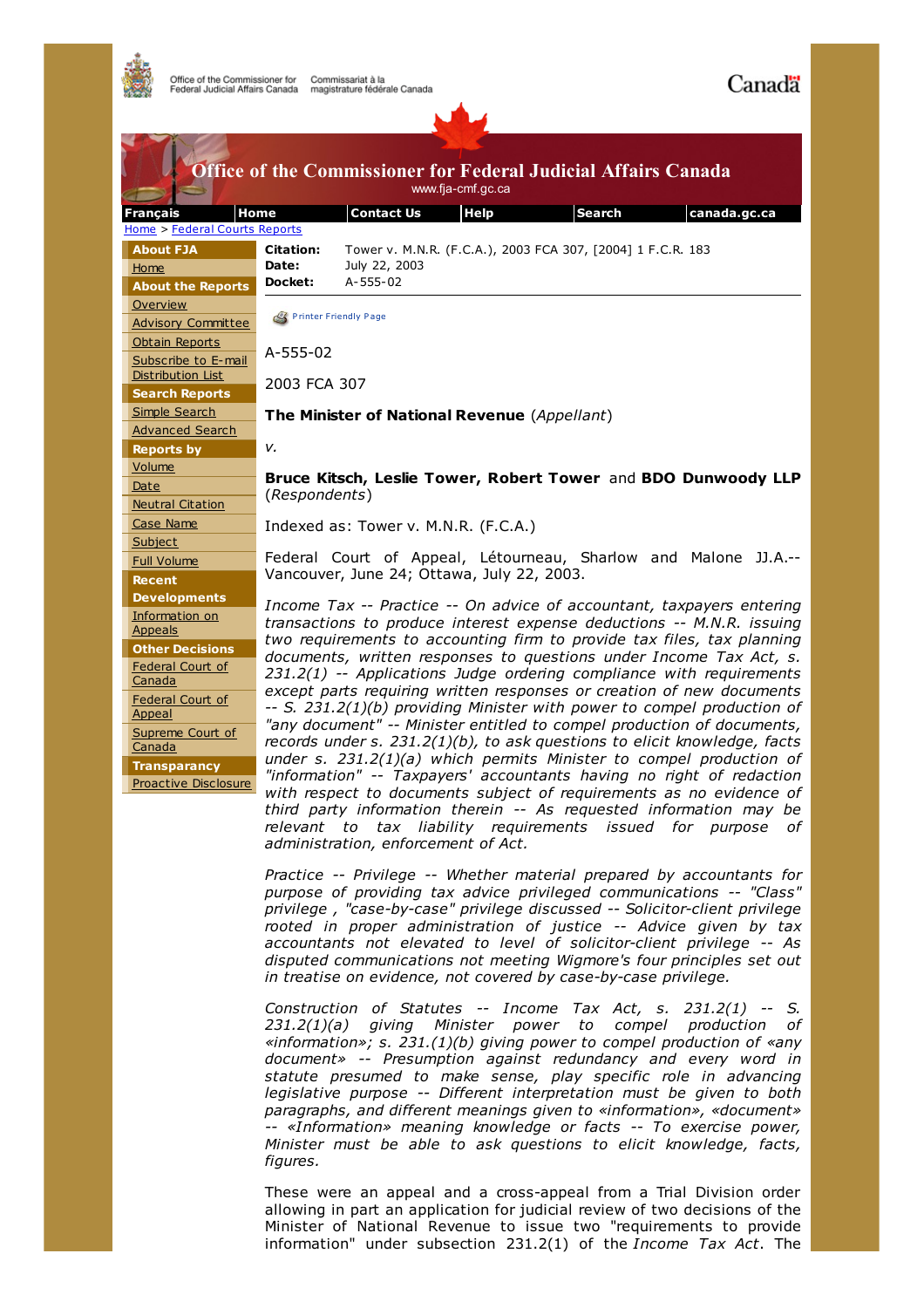taxpayers were businessmen who decided, in 1997, to emigrate from Canada and give up their Canadian residency. After consultation with a chartered accountant from BDO Dunwoody, they entered into transactions intended to produce interest expense deductions that would offset the taxable income expected to arise when they ceased to be residents of Canada in 1998. The taxpayers each negotiated separate loans with Canadian Imperial Bank of Commerce and claimed deductions for the interest expenses associated with those loans in their 1997 and 1998 income tax returns. In an initial assessment of the taxpayers' 1997 taxation years, the Minister allowed their interest deductions. By letters dated May 12, 2000, the Minister requested from the taxpayers information regarding their 1997 and 1998 tax deductions. Dunwoody responded on their behalf but certain information requested was not supplied. Subsequently, the Minister reassessed the taxpayers and disallowed the interest deductions. Meanwhile, on July 11 and 18, 2001, the Minister required Dunwoody to deliver up all the tax files, tax planning documents and all of the files relating to the taxpayers, and to provide written responses to certain questions. The Applications Judge ordered the taxpayers to comply with the Minister's requirements, except for those parts which required written responses to questions or which compelled Dunwoody to create new documents, as these latter demands were said to be outside the scope of subsection 231.2(1) of the Act. Two issues were raised on appeal: (1) whether subsection 231.2(1) allows Dunwoody to refuse to answer the Minister's written questions or to create new documents; and (2) whether subsection 231.2(1) permits Dunwoody to remove confidential references and information in respect of persons other than the taxpayers from the documents to be delivered in response to the Minister's requirements. Two more issues were raised on cross-appeal: (3) whether the requirements were issued for the purpose of the administration and enforcement of the Act within the meaning of section 231.2; and (4) whether certain of the requested material prepared by Dunwoody for the purpose of providing tax advice to the taxpayers was privileged.

*Held*, the appeal should be allowed and the cross-appeal should be dismissed.

(1) The Applications Judge erred in his interpretation of subsection 231.2(1) by failing to give a meaning to paragraph  $231.2(1)(a)$ . In statutory interpretation there is a presumption against redundancy. Every word in a statute is presumed to make sense and to have a specific role to play in advancing the legislative purpose. This principle dictates that meaning must be given to both paragraphs (*a*) and (*b*) of subsection 231.2(1), and unless there is a good reason to the contrary, a different interpretation must be given to both paragraphs, and different meanings to the words "information" and "document". Paragraph 231.2(1)(*b*) provides the Minister with the power to compel production of "any document". The word "document", as used in the Act, is not restricted to writings. It is defined in section 231 as including "money, a security and a record". Paragraph 231.2(1)(*a*), when properly interpreted, empowers the Minister to compel a taxpayer to provide "information", meaning knowledge or facts. In order to exercise this power, the Minister must be able to ask questions to elicit the knowledge, facts or figures. The words used in paragraph (*a*) enable the Minister not only to get the information regarding a taxpayer's income, but also to specify the form in which this information must be provided. The Minister was therefore able to compel production of documents and records under paragraph 231.2(1)(*b*) and ask questions to elicit knowledge or facts under paragraph 231.2(1)(*a*).

(2) The Applications Judge gave Dunwoody permission to redact such names or information from the material if it became necessary to protect confidential third party information. However, once Dunwoody assembled the required documents, it was discovered that there was nothing to be redacted. The record before the Applications Judge contained no evidence that there was any third party information in any of the documents that were the subject of the requirements. The Applications Judge therefore erred in stating that Dunwoody had a right of redaction with respect to the documents in question. He should instead have concluded that Dunwoody had failed to establish any factual basis for asserting such a right.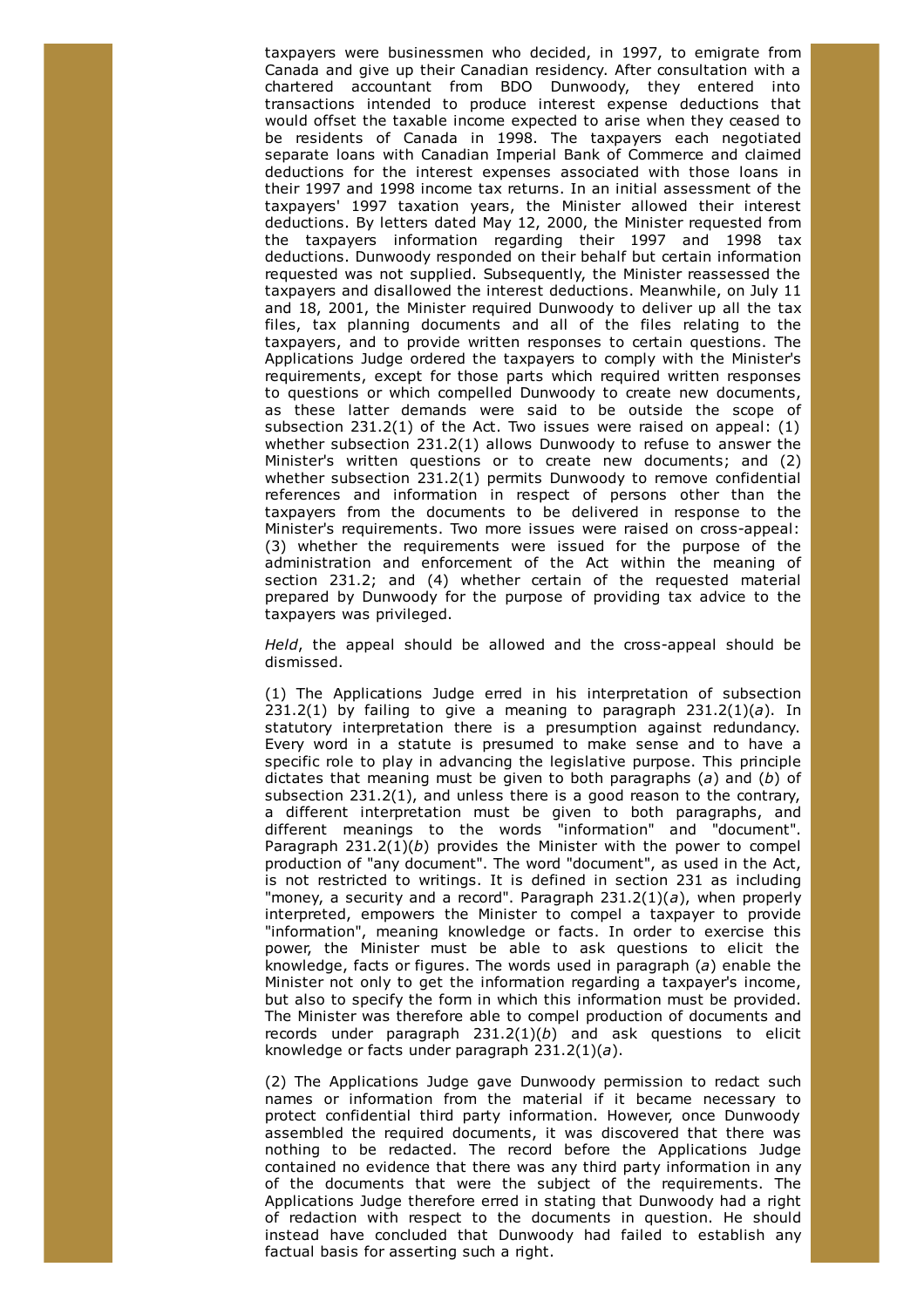(3) The requirements were intended to test the taxpayers' entitlement to the interest deduction which depends upon whether the statutory conditions in paragraph 20(1)(*c*) of the *Income Tax Act* are met, and if not, whether the general anti-avoidance rule in subsection 245(2) applies. The determination of a taxpayer's liability is a purpose related to the administration and enforcement of the Act. A requirement is valid if the requested information may be relevant in the determination of the tax liability of the named taxpayer. The information which the taxpayers objected to producing could be relevant to determining their tax liability under the Act. The Applications Judge correctly determined that the requirements were issued for the purpose of the administration and enforcement of the Act.

(4) The last issue was whether tax memoranda, notes of tax advice or other documents which set out the tax advice given by a tax accountant to a client are privileged communications. The Supreme Court of Canada has recognized two types of legal privilege: "class" privilege and "caseby-case" privilege. Solicitor-client privilege is rooted in the proper administration of justice. Lawyers are legally and ethically required to uphold and protect the public interest in the administration of justice; accountants are not so bound. No overriding policy consideration exits so as to elevate the advice given by tax accountants to the level of solicitor-client privilege. A principled approach to the question of caseby-case privilege should always be employed, taking into account each of the four factors set out by Professor Wigmore in his American treatise on evidence, and the particular circumstances of each case. According to the first Wigmore principle, the communications must originate with an expectation of confidentiality. Dunwoody and the taxpayers did not discharge their onus of showing that the relationship in issue carried with it an expectation of confidentiality sufficient to meet the first Wigmore principle. The taxpayers also did not show that confidentiality was essential to the full and satisfactory maintenance of their relationship with their tax accountant so as to satisfy Wigmore's second principle. Confidentiality may be desired, as with all personal and professional relationships, but the relationships here did not depend on confidentiality for their existence. Further, the taxpayers did not show that the tax accountant-client relationship is one that in the opinion of the community ought to be sedulously fostered to the degree that would attract privilege. Such relationship is not as fundamental to society and the administration of justice as the solicitor-client relationship. In considering the fourth Wigmore principle, it must be determined whether the interests served by protecting the communications from disclosure outweigh the interest in getting at the truth and correctly disposing of the matter. The balancing of the injury to the relationship against the benefit of the correct disposal of the matter involves purely public policy considerations. The taxpayers did not show that any public injury would occur should these tax accountant-client communications continue to be subject to review by the Minister. If such communications are subject to the spectre of caseby-case privilege, the harm done to the verification and enforcement of the Act would be considerable and would outweigh whatever injury done to tax accountant-client relationships. Overall, the balancing of public interests favoured disclosure. The disputed communications did not meet any of Wigmore's four principles and were therefore not covered by case-by-case privilege.

statutes and regulations judicially

# considered

*Income Tax Act*, R.S.C., 1985 (5th Supp.), c. 1, ss. 20(1)(*c*) (as am. by S.C. 1994, c. 7, Sch. II, s. 15), 231 "document" (as am. by S.C. 1998, c. 19, s. 228), 231.2(1) (as am. by S.C. 2000, c. 30, s. 176), 245(2), 248(1) "record" (as enacted by S.C. 1998, c. 19, s. 239).

*Income Tax Act*, S.C. 1970-71-72, c. 63, s. 231.3 (as am. by S.C. 1986, c. 6, s. 121).

*Internal Revenu code*, 26 USC § 7525 (1986).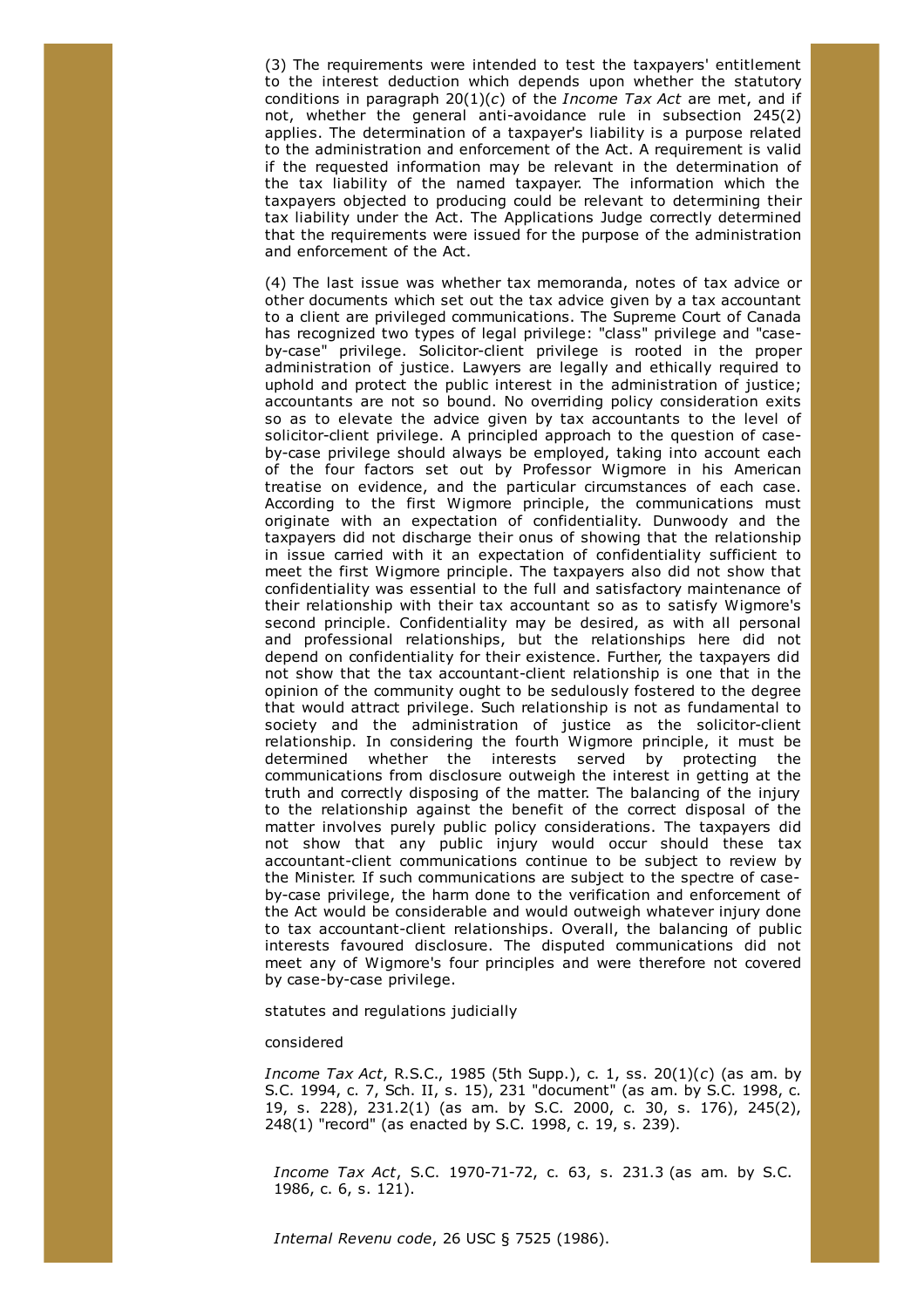# cases judicially considered

applied:

*AGT Ltd. v. Canada (Attorney General)*, [1997] 2 F.C. 878; [1997] 2 C.T.C. 275; (1997), 97 DTC 5189; 211 N.R. 220 (C.A.); *Communities Economic Development Fund v. Canadian Pickles Corp.*, [1991] 3 S.C.R. 388; (1991), 85 D.L.R. (4th) 88; [1992] 1 W.W.R. 193; 8 C.B.R. (3d) 121; 76 Man. R. (2d) 1; 131 N.R. 81; 10 W.A.C. 1; *Baron v. Canada*, [1991] 1 F.C. 688; [1991] 1 C.T.C. 125; (1991), 91 DTC 5055; 122 N.R. 47 (C.A.); *M. (A.) v. Ryan*, [1997] 1 S.C.R. 157; (1997), 143 D.L.R. (4th) 1; [1997] 4 W.W.R. 1; 85 B.C.A.C. 81; 29 B.C.L.R. (3d) 133; 34 C.C.L.T. (2d) 1; 8 C.P.C. (4th) 1; 4 C.R. (5th) 220; 42 C.R.R. (2d) 37; 207 N.R. 81.

### referred to:

*Borowski v. Canada (Attorney General)*, [1989] 1 S.C.R. 342; (1989), 57 D.L.R. (4th) 231; [1989] 3 W.W.R. 97; 75 Sask. R. 82; 47 C.C.C. (3d) 1; 33 C.P.C. (2d) 105; 38 C.R.R. 232; 92 N.R. 110; *Canadian Bank of Commerce v. Attorney General of Canada*, [1962] S.C.R. 729; (1962), 35 D.L.R. (2d) 49; 62 DTC 1236; *James Richardson & Sons, Ltd. v. Minister of National Revenue et al.*, [1984] 1 S.C.R. 614; (1984), 9 D.L.R. (4th) 1; [1984] 4 W.W.R. 577; 7 Admin. L.R. 302; [1984] CTC 345; (1984), 84 DTC 6325; 54 N.R. 241; *R. v. McKinlay Transport Ltd.*, [1990] 1 S.C.R. 627; (1990), 68 D.L.R. (4th) 568; 55 C.C.C. (3d) 530; [1990] 2 C.T.C. 103; 76 C.R. (3d) 283; 47 C.R.R. 151; 90 DTC 6243; 106 N.R. 385; 39 O.A.C. 385; *R. v. Jarvis*, [2002] 3 S.C.R. 757; (2002), 317 A.R. 1; 219 D.L.R. (4th) 233; [2003] 3 W.W.R. 197; 8 Alta. L.R. (4th) 1; 169 C.C.C. (3d) 1; 6 C.R. (6th) 23; [2003] 1 C.T.C. 135; 101 C.R.R. (2d) 35; 2002 DTC 7547; 295 N.R. 201; *Ludco Enterprises Ltd. v. Canada*, [2001] 2 S.C.R. 1082; (2001), 204 D.L.R. (4th) 590; [2002] 1 C.T.C. 95; 2001 DTC 5505; 275 N.R. 90; *Fraser Milner Casgrain v. M.N.R.*, [2002] 4 C.T.C. 210; 2002 DTC 7310; (2002), 223 F.T.R. 23 (F.C.T.D.); *Imperial Oil Ltd. v. Canada*, 2003 DTC 5485 (F.C.A.); *R. v. Gruenke*, [1991] 3 S.C.R. 263; [1991] 6 W.W.R. 673; (1991), 67 C.C.C. (3d) 289; 8 C.R. (4th) 368; 7 C.R.R. (2d) 108; 75 Man. R. (2d) 112; 130 N.R. 161; 6 W.A.C. 112; *R. v. McClure*, [2001] 1 S.C.R. 445; (2001), 195 D.L.R. (4th) 513; 151 C.C.C. (3d) 321; 40 C.R. (5th) 1; 266 N.R. 275; 142 O.A.C. 201; *Fortin v. Chrétien*, [2001] 2 S.C.R. 500; (2000), 201 D.L.R. (4th) 223; 272 N.R. 359.

### authors cited

*Collins Robert Unabridged French-English, English-French Dictionary*, 5th ed. New York: HarperCollins; Paris: Dictionnaires Le Robert, 1998 "*renseignement*".

*Concise Oxford English Dictionary*, 10th ed. Oxford: Oxford Univ. Press, 2002, "document", "information".

Sullivan, Ruth. *Sullivan and Driedger on the Construction of Statutes*, 4th ed. Markham: Butterworths, 2002.

Wigmore, John Henry. *Evidence in Trials at Common Law*, McNaughton Revision, Vol. 8. Boston: Little, Brown & Co., 1961.

appearances:

*Robert Carvalho* and *Ron D. F. Wilhelm* for appellant.

*Joel A. Nitikman* for respondents.

solicitors of record:

*Deputy Attorney General of Canada* for appellant.

*Fraser Milner Casgrain LLP*, Vancouver, for respondents.

The following are the reasons for judgment rendered in English by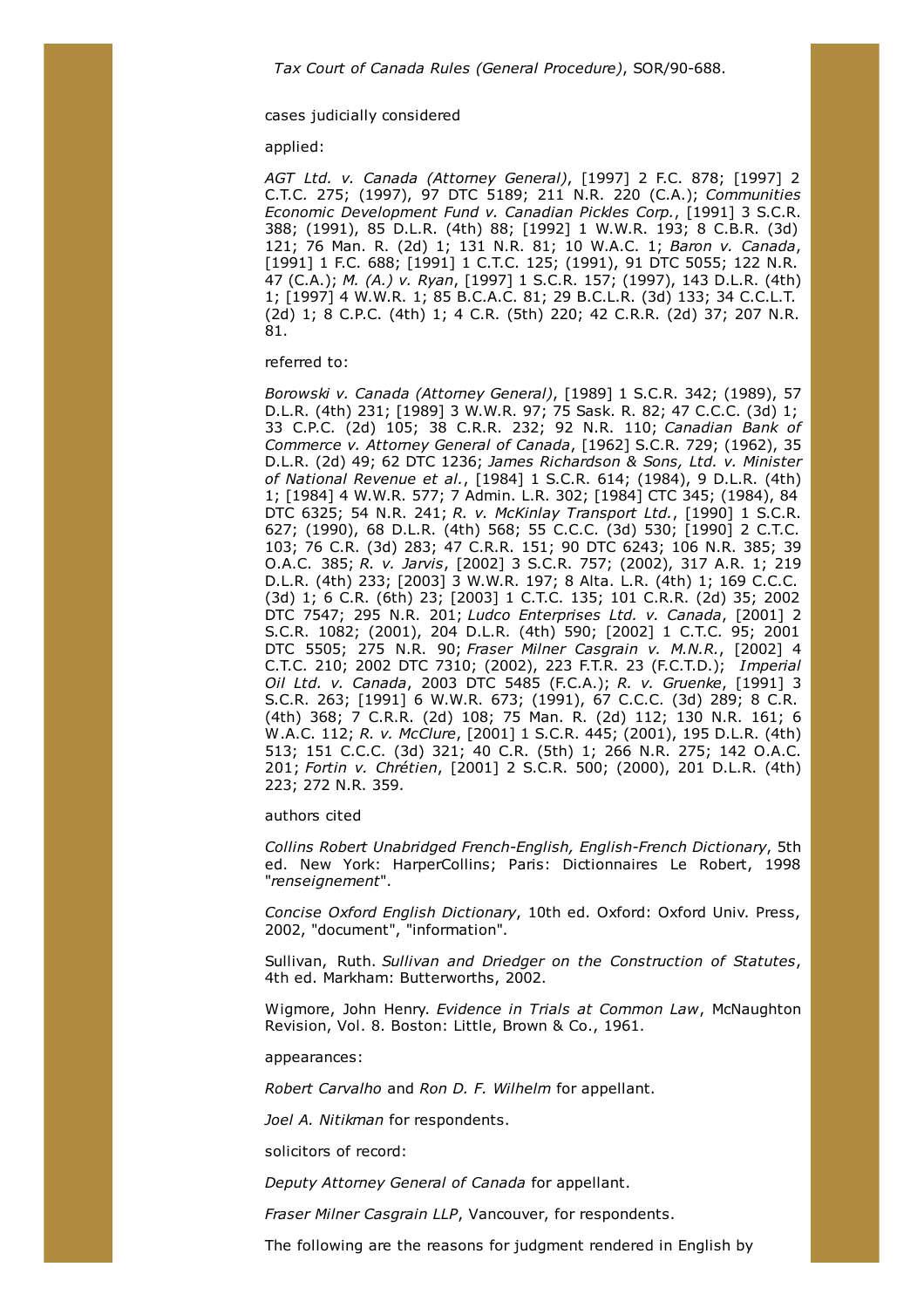Malone J.A.:

#### **Introduction**

[1]This appeal and cross-appeal arise from an order of a judge of the Federal Court, Trial Division (the Applications Judge) dated September 3, 2002, which allowed, in part, an application for judicial review of two decisions of the Minister of National Revenue (the Minister) to issue two "requirements to provide information" (requirements). These requirements were issued pursuant to subsection 231.2(1) [as am. by S.C. 2000, c. 30, s. 176] of the *Income Tax Act*, R.S.C., 1985 (5th Supp.), c. 1 (the Act). Reasons in support of this order are reported as *Tower v. M.N.R.*, [2003] 2 F.C. 146 (T.D.).

[2]In his requirements, dated July 11 and July 18, 2001, the Minister required BDO Dunwoody (Dunwoody), the accountants for Bruce Kitsch, Leslie Tower and Robert Tower (the taxpayers) to deliver up all the tax files, tax planning documents and all of the files relating to the taxpayers, and to provide written responses to certain questions. The Applications Judge ordered the taxpayers to comply with the Minister's requirements, except for those parts which required written responses to questions, or which compelled Dunwoody to create new documents; these latter demands being said to be outside the scope of subsection 231.2(1).

[3]Subsection 231.2(1) of the Act provides authority for the Minister to issue requirements. It reads:

**231.2.** (1) Notwithstanding any other provision of this Act, the Minister may, subject to subsection (2), for any purpose related to the administration or enforcement of this Act, including the collection of any amount payable under this Act by any person, by notice served personally or by registered or certified mail, require that any person provide, within such reasonable time as is stipulated in the notice,

(*a*) any information or additional information, including a return of income or a supplementary return; or

(*b*) any document. [Emphasis added.]

Issues

[4]Various errors of law are alleged in the appeal and cross-appeal. In brief, these are the issues:

## On Appeal

(a) does subsection 231.2(1) allow Dunwoody to refuse to answer the Minister's written questions or to create new documents?

(b) does subsection 231.2(1) permit Dunwoody to redact, that is, remove, confidential references and information in respect of persons other than the taxpayers from the documents to be delivered in response to the Minister's requirements?

# On Cross-appeal

(c) were the requirements issued for the purpose of the administration and enforcement of the Act within the meaning of section 231.2?

(d) was certain of the requested material that was prepared by Dunwoody for the purpose of providing tax advice to the taxpayers privileged?

Facts

[5]The taxpayers were businessmen who decided, in 1997, to emigrate from Canada and give up their Canadian residency. They informed their accountants, Dunwoody in Kelowna, British Columbia, of their intention and were referred to Jas Butalia, a chartered accountant with the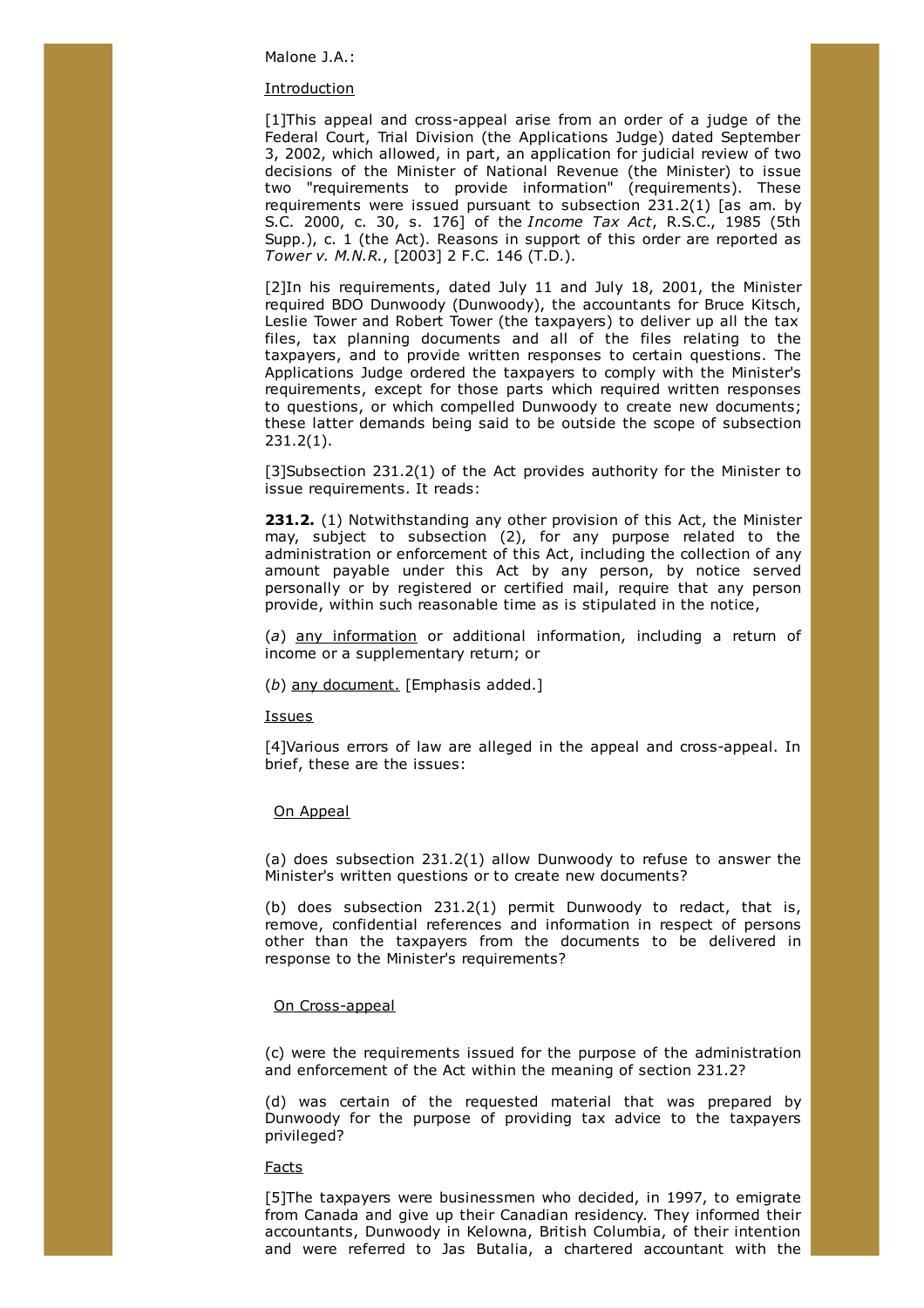Calgary office of Dunwoody, who specializes in income tax matters.

[6]As a result of their discussions with Mr. Butalia, the taxpayers entered into transactions that apparently were intended to produce interest expense deductions that would offset the taxable income expected to arise when the taxpayers ceased to be residents of Canada in 1998.

[7]The taxpayers each negotiated separate loans with Canadian Imperial Bank of Commerce (CIBC) in amounts ranging from US\$50 million to \$100 million. In their 1997 and 1998 income tax returns, the taxpayers claimed deductions for the interest expenses associated with those loans.

[8]The Minister's initial assessment of the taxpayers' 1997 taxation years allowed the taxpayers their claimed interest deductions.

[9]By letters dated May 12, 2000, the Minister requested from the taxpayers information regarding the 1997 and 1998 tax deductions. Dunwoody responded on behalf of the taxpayers on September 20, 2000, but certain information requested by the Minister was not supplied.

[10]By letters dated May 11, 2001, the Minister set out his position as to why the taxpayers should not be allowed the deductions taken for the CIBC loans in the 1997 taxation year. Subsequently, the taxpayers were reassessed by the Minister and the interest deductions were disallowed for the 1997 and 1998 taxation years. On August 7, 2001, each of the taxpayers filed notices of objection to challenge the correctness of the reassessments. Those objections are now outstanding. Meanwhile, on July 11 and July 18, 2001, the requirements were served on Dunwoody.

[11]The requirements required production of numerous documents, including all tax files, planning documents, working paper files, permanent files, records, minutes or notes of all conversations or meetings, detailed billings, detailed telephone records, promotional material, and correspondence relating to the taxpayers. In addition, they required answers to a number of questions to be answered by Mr. Hughes, the taxpayers' accountant at the Kelowna office of Dunwoody, and Mr. Butalia. The questions would appear to be designed to elicit facts that were likely to be within the knowledge of Mr. Hughes and Mr. Butalia. There has been no suggestion that Mr. Hughes and Mr. Butalia did not possess the knowledge required to answer the questions. However, the Minister conceded that if they did not possess the information, an answer to that effect would have complied with the requirements.

[12]The taxpayers and Dunwoody commenced an application for judicial review challenging the validity of the requirements, and also making a claim of privilege with respect to the required documents and information. The Applications Judge allowed the application in part. He found that the general tax liability of the taxpayers was the subject of a genuine and serious inquiry by the Minister, and that the requirements met the tests of relevance and reasonableness established by this Court in *AGT Ltd. v. Canada (Attorney General)*, [1997] 2 F.C. 878 (C.A.). However, he interpreted subsection 231.2(1) as giving the Minister the right to require the production of documents, but not the right to require the answers to questions, and on that basis he held that the requirements were invalid with respect to the questions asked of Mr. Hughes and Mr. Butalia.

[13]The Applications Judge also indicated that if any of the documents or information to be produced under the requirements referred to a client of Dunwoody unrelated to the respondents, Dunwoody had the right to redact the documents to expunge that person's name before the document or information was submitted to the Minister. Dunwoody did not redact any information from the requested material which it prepared but did not deliver to the Minister, pending the ultimate outcome of these proceedings.

Analysis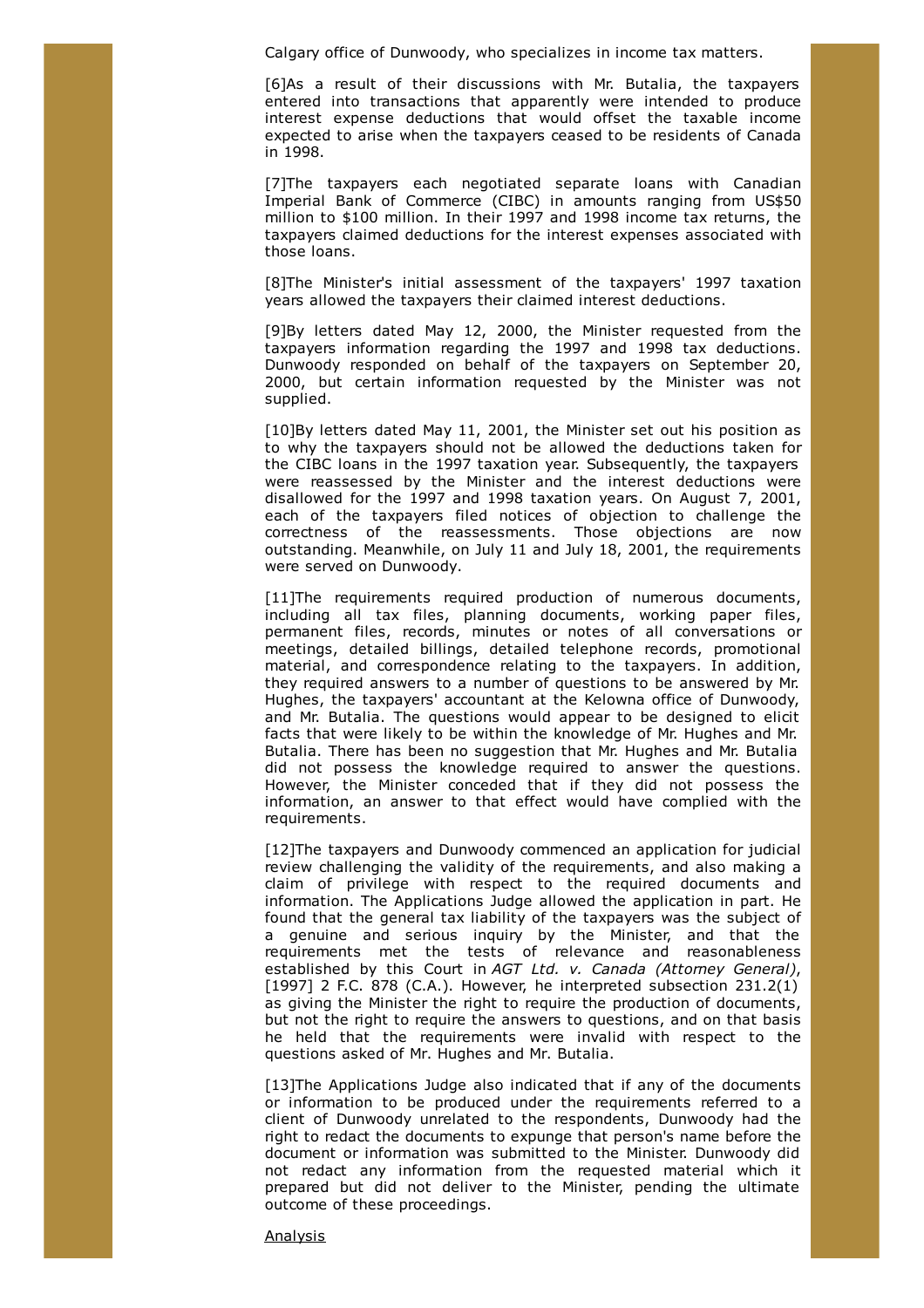Issue (a): Does subsection 231.2(1) allow Dunwoody to refuse to answer the Minister's written questions or to create new documents?

[14]The Applications Judge held that the powers of subsection 231.2(1) require the production of documents and information in existence, but that it is not framed so broadly that accountants can be required to respond to written interrogatories. He reasoned that if subsection  $231.2(1)$  of the Act were intended to be so broad as to provide the Minister with the option to conduct a written examination for discovery, Parliament would have so provided. It is my respectful opinion that the learned Applications Judge erred in his interpretation of subsection 231.2(1). His error, in my view, lies in his failure to give a meaning to paragraph 231.2(1)(*a*).

[15]In statutory interpretation there is a presumption against redundancy. The governing principle has been described in Ruth Sullivan, *Sullivan and Driedger on the Construction of Statutes*, 4th ed. (Markham: Butterworths, 2002), at page 158:

It is presumed that the legislature avoids superfluous or meaningless words, that it does not pointlessly repeat itself or speak in vain. Every word in a statute is presumed to make sense and to have a specific role to play in advancing the legislative purpose.

[16]The same principle is expressed as follows by Iacobucci J. in *Communities Economic Development Fund v. Canadian Pickles Corp.*, [1991] 3 S.C.R. 388, at page 408:

It is a principle of statutory interpretation that every word of a statute must be given meaning: "A construction which would leave without effect any part of the language of a statute will normally be rejected" (*Maxwell on the Interpretation of Statutes* (12th ed. 1969), at p. 36).

[17]Applied in this case, that principle dictates that meaning must be given to both paragraphs (*a*) and (*b*) of subsection 231.2(1), and unless there is good reason to the contrary, a different interpretation must be given to both paragraphs, and different meanings to the words "information" and "document".

[18]The word "information", used in paragraph 231.2(1)(*a*), is not defined in the Act. Referring to the *The Concise Oxford English Dictionary*, 10th ed., "information" is defined as "facts or knowledge provided or learned as a result of research or study" or "what is conveyed or represented by a particular sequence of symbols, impulses, etc." The French version of paragraph 231.2(1)(*a*) uses the word "*renseignement*". In *Collins Robert Unabridged French-English, English-French Dictionary* (5th ed.), "*renseignement*" is defined as "information, piece of information".

[19]Turning to paragraph 231.2(1)(*b*), it provides the Minister with the power to compel production of "any document". Again, referring to *The Concise Oxford English Dictionary*, 10th ed., "document" is defined as "a piece of written, printed, or electronic matter that provides information or evidence or that serves as an official record." However, the word "document", as used in the Act, is not restricted to writings. It is defined in section 231 [as am. by S.C. 1998, c. 19, s. 228] to include "money, a security and a record". "Record" in turn is defined in subsection 248(1) [as enacted *idem*, s. 239] as including "an account, an agreement, a book, a chart or table, a diagram, a form, an image, an invoice, a letter, a map, a memorandum, a plan, a return, a statement, a telegram, a voucher, and any other thing containing information, whether in writing or in any other form".

[20]Paragraph 231.2(1)(*a*), when properly interpreted, empowers the Minister to compel a taxpayer to provide "information", meaning knowledge or facts. In order to exercise this power, the Minister must be able to ask questions to elicit the knowledge, facts or figures. The words "return of income or supplementary return" in paragraph (*a*) does not detract from this interpretation as the preceding word "including" means that the phrase is not exhaustive of the meaning of "information." These words enable the Minister not only to get the information regarding a taxpayer's income, but also to specify the form in which this information must be provided, i.e. a tax return containing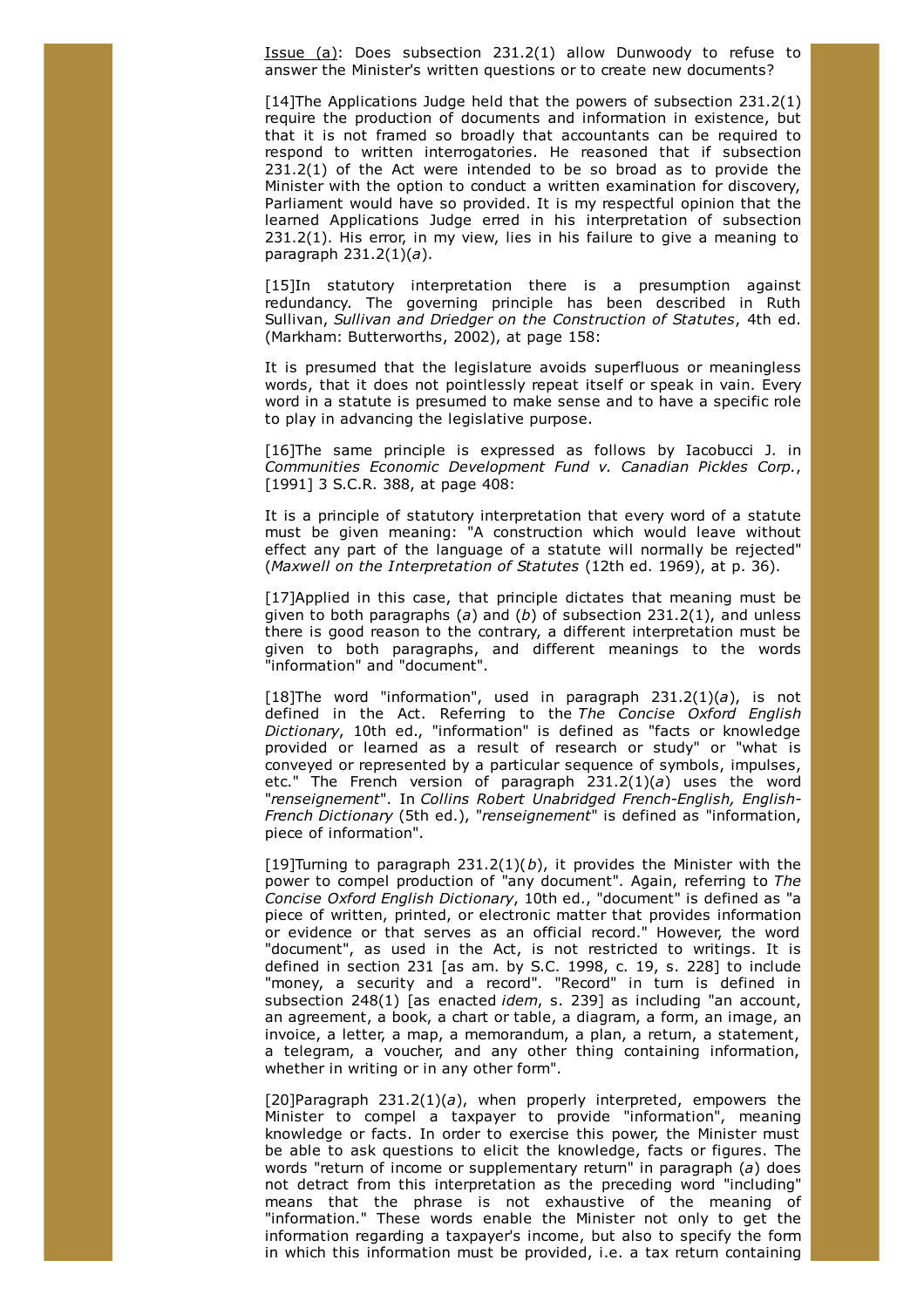prescribed information rather than in a letter. In my view, the Minister is therefore able to compel production of documents and records under paragraph 231.2(1)(*b*) and ask questions to elicit knowledge or facts under paragraph 231.2(1)(*a*).

Issue  $(b)$ : Does subsection 231.2(1) of the Act permit Dunwoody to redact, that is, remove, confidential references and information in respect of persons other than the taxpayers from the documents to be delivered in response to the Minister's requirements?

[21]In preparing to disclose the requested material to the Minister, Dunwoody was concerned that some material might contain the names of or information concerning other clients not legally associated with or related to the taxpayers. Accordingly, during the course of argument, Dunwoody asked the Applications Judge for permission to redact such names or information from the material if it became necessary to protect confidential third party information. The Applications Judge agreed with this proposal.

[22]Once Dunwoody assembled the required documents, it was discovered that there was nothing to be redacted. It is argued for the taxpayers that this issue should not be dealt with at all because it is moot, in the sense that there is no live controversy between the parties on the question of redaction of the documents. The Crown argues that this is an appropriate case in which to deal with the issue despite its mootness (see *Borowski v. Canada (Attorney General*), [1989] 1 S.C.R. 342, at page 353). In my view, it is appropriate to deal with the Applications Judge's conclusion on the redaction issue, despite its mootness, because of the likelihood of uncertainty and confusion that could result from the Applications Judge's comments, and also because the issue is amenable to a simple resolution.

[23]The record before the Applications Judge contains no evidence that there was any third party information in any of the documents that were the subject of the requirements. Dunwoody's proposal to redact third party information was based solely on speculation as to a potential future problem. Therefore, the Applications Judge erred in stating that Dunwoody has a right of redaction with respect to the documents that are the subject of the requirements. Rather, what he should have concluded is that Dunwoody had failed to establish any factual basis for asserting a right of redaction (assuming, without deciding, that such a right may exist).

[24]That is sufficient to dispose of the redaction issue in this case. I recognize that this resolution of the matter leaves unanswered theoretical questions. For example, it is debatable whether there is a right of redaction at all with respect to documents that fall within the scope of a valid requirement under subsection 231.2(1). In this regard, there is jurisprudence from the Supreme Court of Canada that supports the proposition that a requirement is not invalid merely because it results in the disclosure of private transactions involving persons who are not under investigation and may not be liable to tax (see *Canadian Bank of Commerce v. Attorney General of Canada*, [1962] S.C.R. 729, at page 735; *James Richardson & Sons, Ltd. v. Minister of National Revenue et al.*, [1984] 1 S.C.R. 614, at page 623; and *R. v. McKinlay Transport Ltd.*, [1990] 1 S.C.R. 627, at page 639).

[25]If a right of redaction exists in theory, there is an issue as to who ought to determine whether the right should be exercised in a particular case, the person to whom the requirement is directed, or the Minister, or the court. If a dispute should arise in future about the right to redact a document that is within the scope of a valid requirement but contains third party information that for some reason the Minister ought not to have, I have no doubt that the parties will find a way to have the issues debated in an appropriate forum. Meanwhile, I prefer to express no opinion on issues that do not arise in this case.

[26]For these reasons, the Minister's appeal is well founded and should be allowed, subject only to the resolution of the issues raised in the cross-appeal.

Issue (c): Were the requirements issued for the purpose of the administration and enforcement of the Act within the meaning of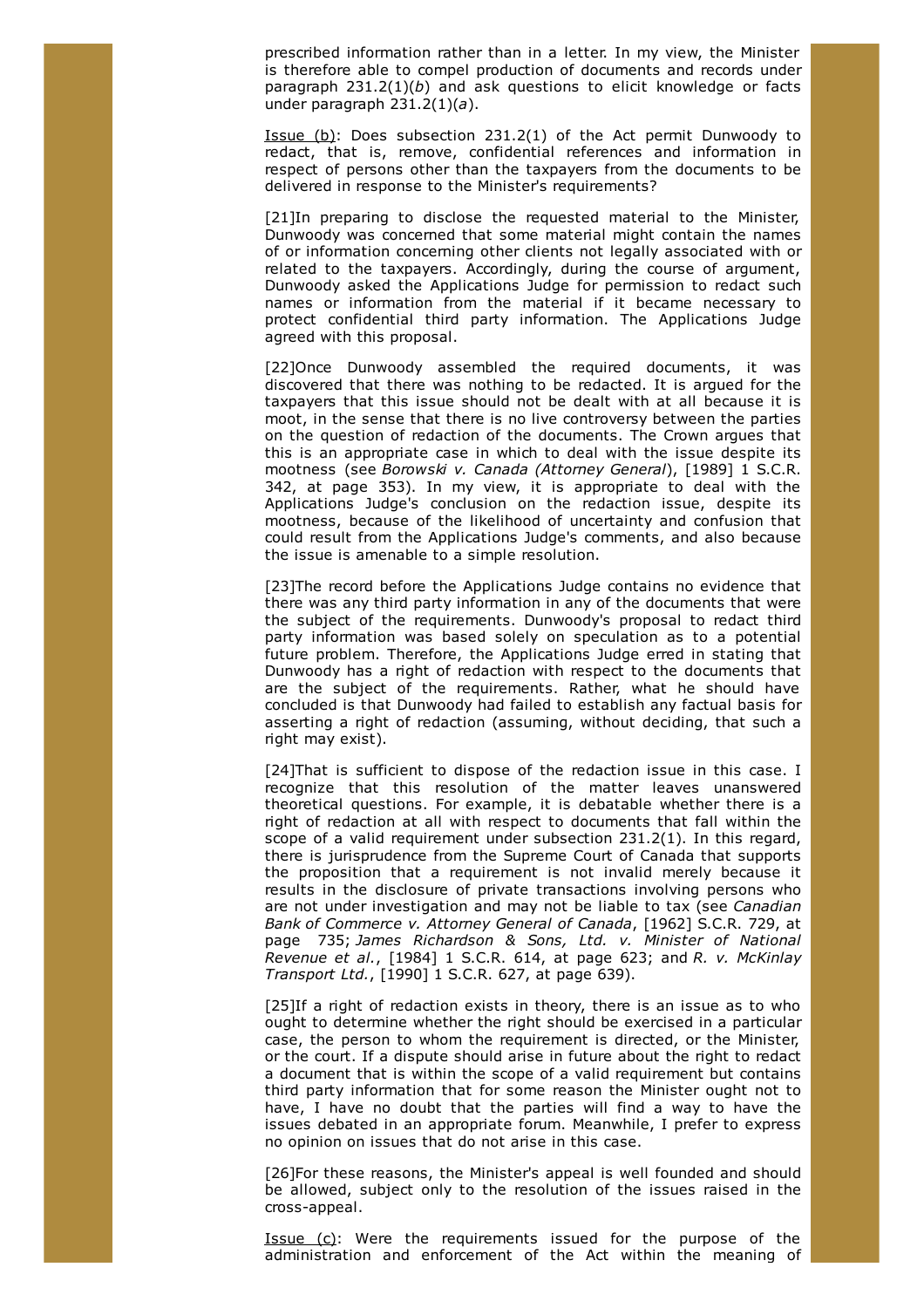#### section 231.2?

[27]The evidence establishes that the requirements are intended to test the taxpayers' entitlement to the interest deduction. Broadly speaking, entitlement to the interest deduction depends upon whether the statutory conditions in paragraph 20(1)(*c*) [as am. by S.C. 1994, c. 7, Sch. II, s. 15] of the *Income Tax Act* are met, and if not, whether the general anti-avoidance rule in subsection 245(2) applies.

[28]The position of the taxpayers is that the requirements would result in the disclosure of tax planning documents and information about their subjective intention in entering into the transactions that gave rise to the claim for the interest deduction. They argue that the Minister cannot possibly require tax planning documents and evidence of subjective intention for the purpose of the administration and enforcement of the *Income Tax Act*, because those matters are not relevant to the applicability of paragraph 20(1)(*c*) or subsection 245(2). I am unable to accept this argument. The scope of subsection 231.2(1) is not as limited as the taxpayers suggest.

[29]A number of cases have dealt with the scope of subsection 231.2(1) (see *R. v. McKinlay Transport Ltd.*, *supra*; *James Richardson & Sons, Ltd. v. Minister of National Revenue et al.*, *supra*; *AGT Ltd. v. Canada (Attorney General)*, *supra*; and *R. v. Jarvis*; [2002] 3 S.C.R. 757, at paragraph 51). The relevant principles from these authorities establish that the determination of a taxpayer's tax liability is a purpose related to the administration and enforcement of the Act. A requirement is valid if the requested information may be relevant in the determination of the tax liability of the named taxpayer. This is a low threshold. Subsection 231.2(1) gives the Minister a broader authority to obtain information than would be the case if, for example, the Minister were conducting pre-trial examinations for discovery in the context of an income tax appeal.

[30]In my view, the information which the taxpayers object to producing may be relevant to determining their tax liability under the Act. As Desjardins J.A. stated at paragraph 23 for an unanimous panel of this Court in *AGT Ltd. v. Canada (Attorney General)*, *supra*:

Because of the nature of the conduct regulated by the *Income Tax Act*, there are, in many cases, no ways of determining whether proscribed conduct has been engaged in, short of studying the process by which a suspected corporation or business has made and implemented its decision.

[31]First of all, tax planning information can shed light on intention and therefore may be important in interpreting contracts or determining whether persons are acting at arms' length. Further, it may be relevant in determining the residency of the taxpayers, which is an issue in the present case, since a relevant factor is whether they intended to sever their ties to Canada permanently or only temporarily. Finally, the subjective intention of the taxpayers may be relevant in determining interest deductibility or the applicability of the general anti-avoidance provision. The purpose test may be an objective one, but a taxpayer's intention is certainly a relevant consideration (see *Ludco Enterprises Ltd. v. Canada*, [2001] 2 S.C.R. 1082, at paragraphs 54-55; and *Fraser Milner Casgrain v. M.N.R.*, [2002] 4 C.T.C. 210 (F.C.T.D.)).

[32]The taxpayers also assert that the requirements, which are intended to elicit information about the 1997 and 1998 taxation years, were issued more than three years after the initial assessment of those years, and thus after the expiry of the normal limitation period for those years. They argue that because the Minister cannot reassess those years, they need not produce any documents covered by the requirements. I cannot agree. First, there is no statutory time limit for requirements. Second, the record does not establish that the Minister cannot reassess the taxpayers for 1997 and 1998. Assuming, without deciding, that the requirements relate only to those years, there are numerous statutory provisions that permit the Minister to reassess within three years after the expiry of the normal limitation period. There are also statutory exceptions that remove all time limitations.

[33]Finally, the taxpayers argue that the requirements improperly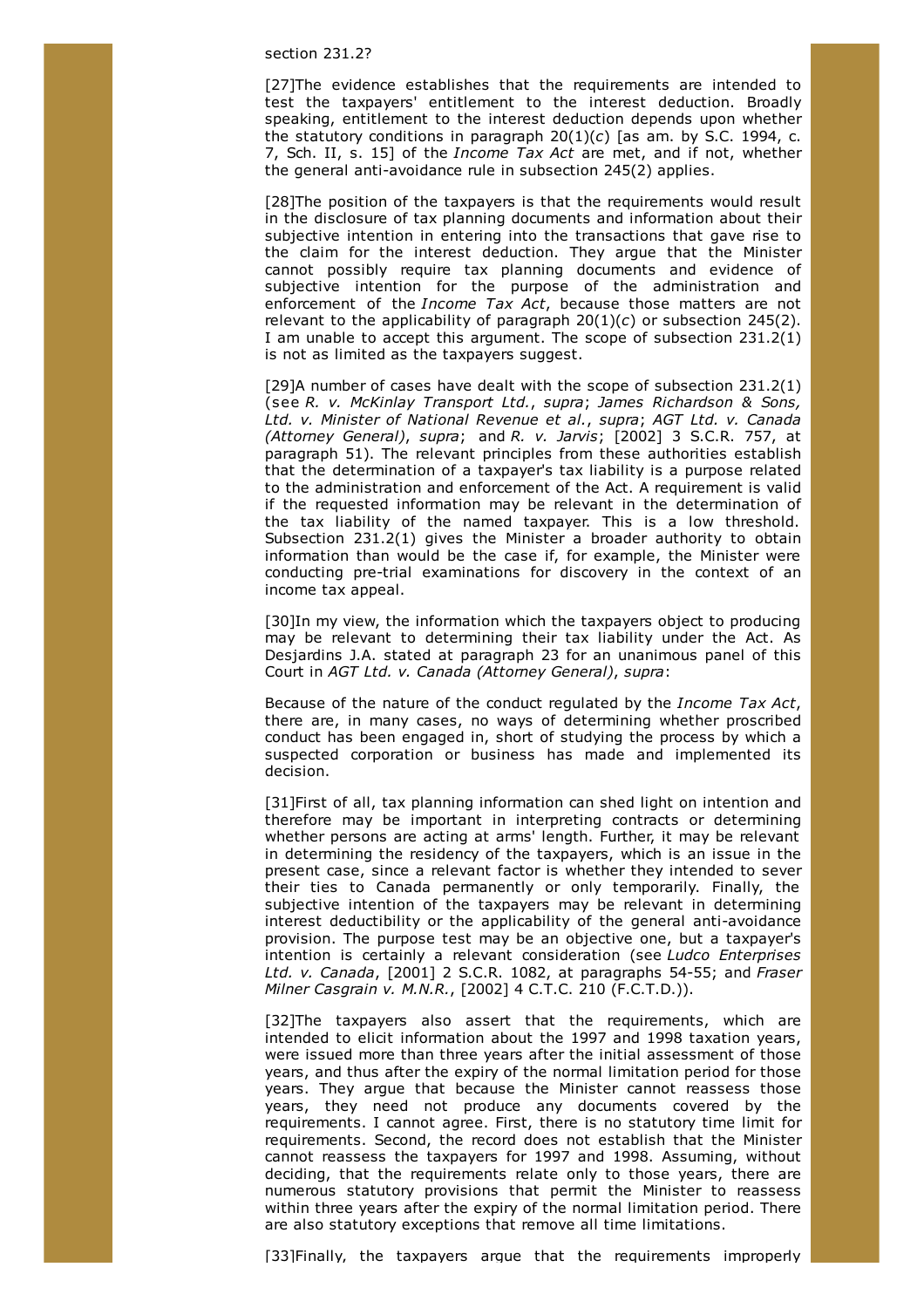subvert the *Tax Court of Canada Rules (General Procedure)*, SOR/90- 688, relating to pre-trial discovery. The simple answer to this argument is no income tax appeal has been commenced in this case. In any event, the Minister's right to investigate the affairs of a taxpayer is not necessarily limited by the commencement of an appeal (see *Imperial Oil Ltd. v. Canada*, 2003 DTC 5485 (F.C.A.)). There may be situations where the exercise of a statutory power of investigation is abusive, but this is not such a case.

[34]For the foregoing reasons, in my analysis, the Applications Judge correctly determined that the requirements were issued for the purpose of the administration and enforcement of the Act.

Issue (d): Was certain of the requested material that was prepared by Dunwoody for the purpose of providing tax advice to the taxpayers privileged?

[35]This issue raised the question as to whether tax memoranda, notes of tax advice, or other documents which set out or show the tax advice given by a tax accountant to a client and the reasoning or analysis behind the tax advice are privileged communications. If so, such communications would not be subject to disclosure under Canadian law even though the subject matter may be relevant to an income tax audit or Tax Court proceeding.

[36]The Supreme Court of Canada has recognized that there are two types of legal privilege--"class" privilege and "case-by-case" privilege (see *R. v. Gruenke*, [1991] 3 S.C.R. 263, at page 286). The taxpayers urge that their confidential communications with Mr. Butalia, when properly understood, can fit within either category of privilege. They assert that the evidence establishes that they dealt with Dunwoody, and Mr. Butalia in particular, on the understanding that the tax advice they received was confidential. They argue that had they known that tax advice could only be shielded by solicitor-client privilege they would not have discussed the matters with Dunwoody.

[37]In 1990, this Court confirmed that an accountant-client privilege does not exist in relation to advice given by an accountant in connection with the search and seizure provisions of the Act [*Income Tax Act*, S.C. 1970-71-72, c. 63, s. 231.3 (as am. by S.C. 1986, c. 6, s. 121)] (see *Baron v. Canada*, [1991] 1 F.C. 688 (C.A.)). The taxpayers say it is now time to recognize a class privilege for communications between tax accountants who provide professional tax advice to their clients in the course of a professional relationship and such privilege should extend to all types of tax advice; income tax, excise tax, goods and services tax, sales tax and real property tax. It is urged that the categories of privilege are not static and can evolve over time, with the identification of a new class on a principled basis (see Lamer C.J. in *R. v. Gruenke*, *supra*, at pages 289-290).

[38]I see nothing in the submissions of the taxpayers that militates against the earlier ruling rendered by this Court in *Baron v. Canada*, *supra*. Solicitor-client privilege is rooted in the proper administration of justice, made necessary by the need for confidential advice in prosecuting one's rights and preparing defences against improper claims (see *R. v. McClure*, [2001] 1 S.C.R. 445, at paragraphs 31-35). Lawyers are legally and ethically required to uphold and protect the public interest in the administration of justice (see *Fortin v. Chrétien*, [2001] 2 S.C.R. 500, at paragraph 49). In contrast, accountants are not so bound. Nor do they provide legal advice, as to do so would constitute a breach of provincial and territorial laws governing the legal professions. In my analysis, no overriding policy consideration exists so as to elevate the advice given by tax accountants to the level of solicitorclient privilege.

[39]As for case-by-case privilege, the Supreme Court of Canada has directed that the principles set out by Professor Wigmore in his American treatise on evidence provide a general framework to determine whether or not a communications is privileged. Within this framework, policy considerations and the requirements of fact-finding can be weighed and balanced on the basis of their relative importance in each case. Consequently, a principled approach to the question of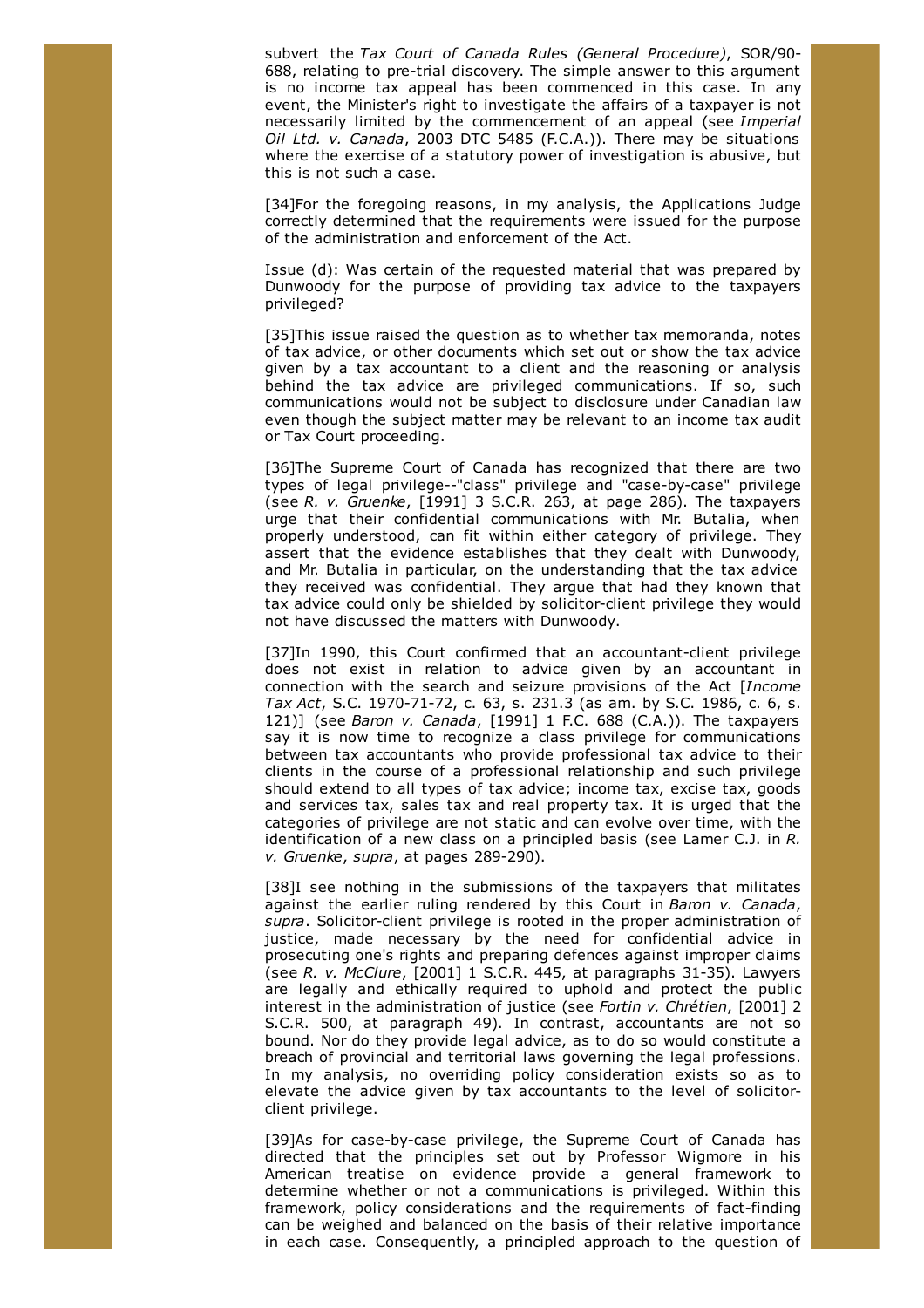case-by-case privilege should always be employed, taking into account each of the four factors, and the particular circumstances of each case (see *R. v. Gruenke*, *supra*, at pages 289-290).

[40] The four Wigmore principles are these:

(1) The communications must originate in a confidence that they will not be disclosed.

(2) This element of confidentiality must be essential to the full and satisfactory maintenance of the relation between the parties.

(3) The relation must be one which in the opinion of the community ought to be sedulously fostered.

(4) The injury that would inure to the relation by the disclosure of the communications must be greater than the benefit thereby gained for the correct disposal of litigation. [Emphasis added.]

(See John Henry Wigmore, *Evidence in Trials at Common Law*, Vol. 8, McNaughton Revision (Boston: Little, Brown, 1961), at page 527.)

[41]In discussing the first Wigmore principle, the Supreme Court of Canada has stated that "it is absolutely crucial that the communications originate with an expectation of confidentiality . . . . Without this expect-ation of confidentiality, the *raison d'être* of the privilege is missing" (see *R. v. Gruenke*, *supra*, at page 292). While a chartered accountant, as a matter of professional ethics, is required to keep his communications with clients confidential, the accountant knows, or should know, that this confidentiality is restricted by the power of the Minister to require disclosure. Therefore, Dunwoody and the taxpayers have not discharged their onus of showing that the relationship in issue carried with it an expectation of confidentiality sufficient to meet this first Wigmore principle.

[42]The taxpayers have also not shown that confidentiality was essential to the full and satisfactory maintenance of their relationship with Mr. Butalia so as to satisfy Wigmore's second principle. Confidentiality may be desired, as with all personal and professional relationships, but the relationships here did not depend on confidentiality for their existence. Indeed, according to his evidence, had Mr. Kitsch believed that there was no confidentiality involved, he would have still used the same firm of accountants for business and financial advice.

[43]Further, the taxpayers have not shown that the tax accountantclient relationship is one that in the opinion of the community ought to be sedulously fostered to the degree that would attract privilege. While confidentiality may be preferred, the tax accountant-client relationship is in no way as fundamental to society and the administration of justice as the solicitor-client relationship.

[44]The rare situations where case-by-case privilege has been extended to certain specifically identified communications have included clients and their doctors, sexual assault therapists and clergy. These relationships are sedulously fostered to the extent that privilege may apply to them in certain limited circumstances. The reason is obvious. Canadian society puts a much higher value on the physical, mental and spiritual integrity of a person than on personal wealth. It is recognized that unnecessary harm and suffering could result from deterring an individual from consulting a doctor, a sexual assault therapist, or a member of the clergy. The worst that could happen if a person is discouraged from seeking income tax advice is that the person might fail to take advantage of a tax saving opportunity, unfortunate perhaps, but not a threat to one's physical, mental or spiritual well being.

[45]In considering the fourth Wigmore principle, it must be determined whether the interests served by protecting the communications from disclosure outweigh the interest in getting at the truth and correctly disposing of the matter (see *M. (A.) v. Ryan*, [1997] 1 S.C.R. 157, at paragraphs 16 and 31). The balancing of the injury to the relationship against the benefit of the correct disposal of the matter involves purely public policy considerations. As Chief Justice McLachlin held, at this